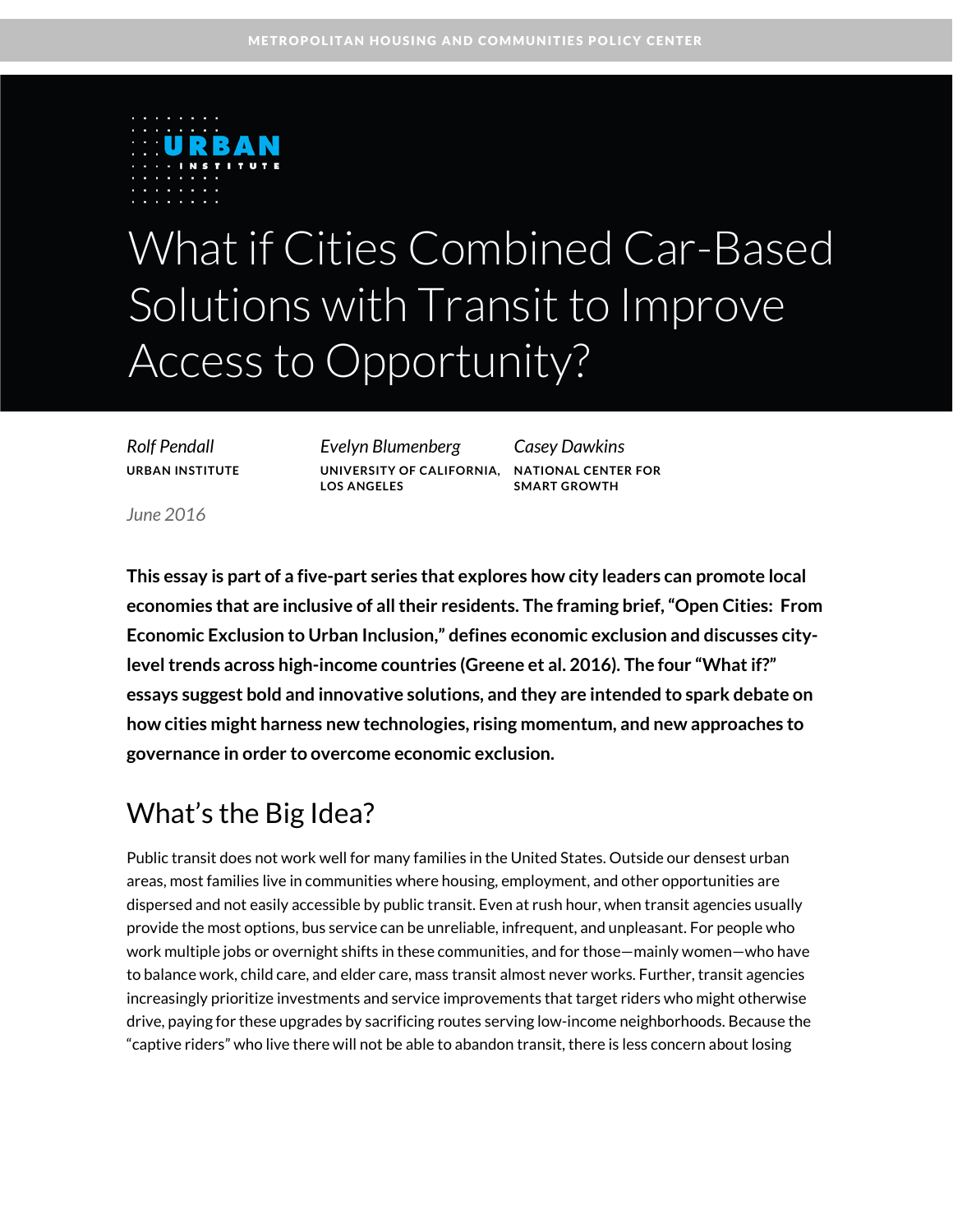ridership from these areas with these sacrifices (Taylor and Morris 2015). These obstacles are why most households—even low-income households—have or want cars.

But cars have downsides. They are expensive to purchase. They cost thousands of dollars a year to operate, straining household budgets. And they depreciate in value. Safety is also an issue. Over 30,000 people are killed in motor vehicle crashes each year in the United States, resulting in \$44 billion in medical and work-loss costs. $^1$  These problems can have especially onerous consequences for the poor. Many low-income households turn to predatory lenders for loans to purchase vehicles or take out risky title loans to provide a ready source of cash, increasing their financial vulnerability. For families living in low-income neighborhoods, the costs of driving increase further because of discriminatory practices or "redlining" in the setting of automobile insurance premiums (Ong and Stoll 2007). Low-income households also tend to own older vehicles that often break down, causing financial shocks and disrupting journeys to work. It is not surprising, therefore, that car access tends to be more tenuous for many poor families, immigrants, and people of color who transition into and out of car ownership more frequently and are less likely to own a car than are nonpoor families, the US-born, and whites (Klein and Smart, forthcoming).

Low-income households also generally own cars that are older and pollute more on average than vehicles owned by middle- and upper-income households, thus creating a significant environmental impact. And though low-income people take fewer and shorter trips than upper-income people, the growth in their numbers and their increasing need to look for housing in low-density suburbs are likely to increase the impacts of the low-income fleet. Further, many of the nation's fastest-growing metropolitan areas are low-density areas of the southeast. Though more transit and more transitoriented development are essential in these areas, public will and funding to expand transit and increase dense, mixed-use centers have not kept up with the need.

Transportation policy for low-income households, therefore, needs to overcome the "cars versus transit" mentality that dominates discourse and move toward complementary and integrated solutions that take a pragmatic approach to cars while reducing the costs of cars on low-income people, the environment, and society. For the poor, evidence shows car access improves employment (Baum 2009, Ong 2002), wages and earnings (Gurley and Bruce 2005, Raphael and Rice 2002), and access to safe neighborhoods with good schools and environmental quality (Dawkins, Jeon, and Pendall 2015). New approaches to automobile access for low-income households would also speed the uptake of clean, reliable cars, better connect these communities with transit, and reduce vehicle-miles traveled. And, as a benefit for metropolitan areas, some ways of improving car access in moderate-density neighborhoods could reinforce transit by providing access to transit stops that are not within walking distance of people's home or work.

## How Would This Work?

What if cities aligned smart automobile-based solutions and public transit to help low-income households travel to school, work, and shopping more predictably and affordably *and* with lower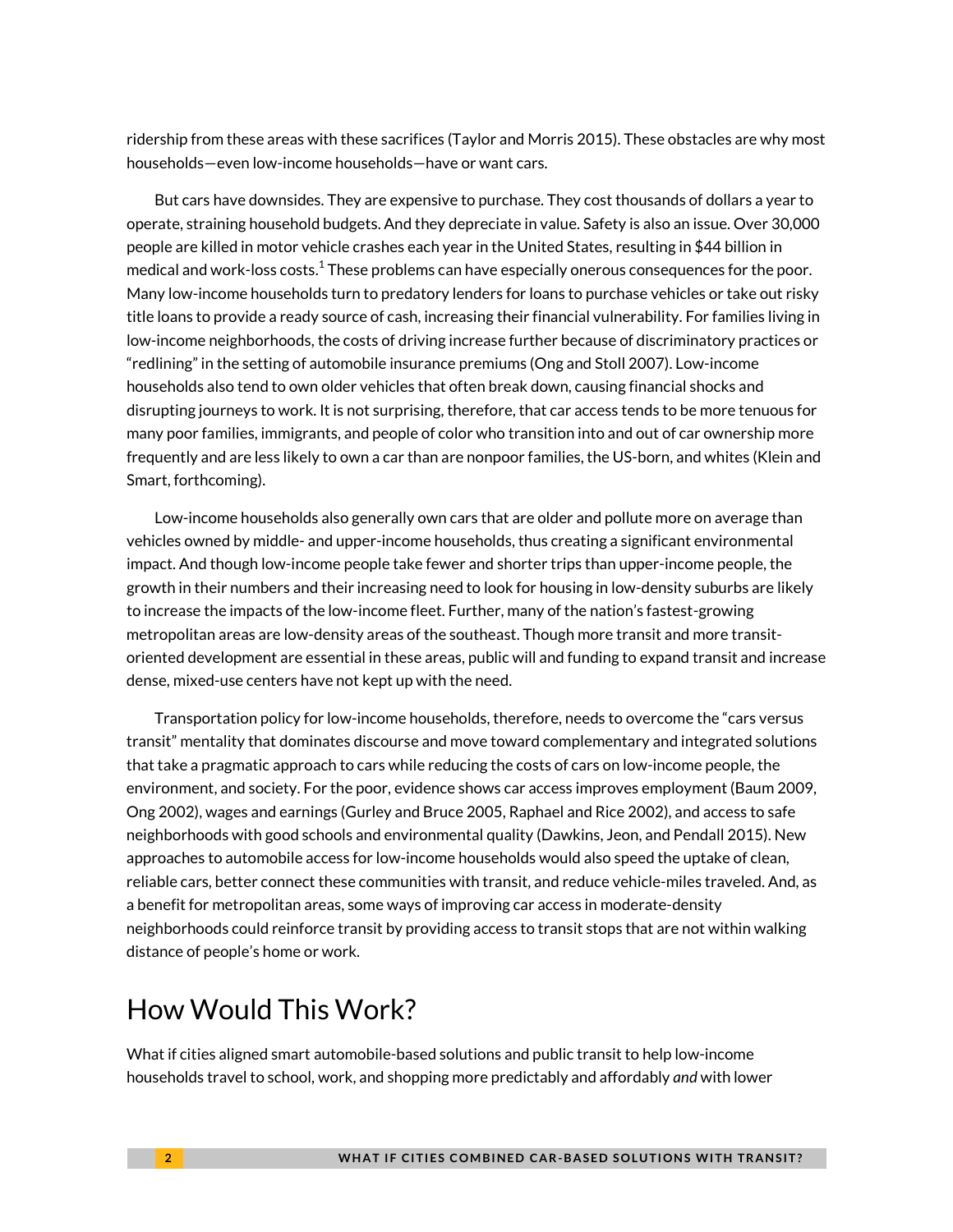emissions? We envision regional Coalitions for Equitable Transportation Access (CETAs) that would unite stakeholders to meet all these goals. Each CETA would include representatives from business groups and community groups and experts and policymakers from local governments and school districts; regional transportation planning, transit, workforce, and air-quality agencies; and the transportation research community. The coalition would aim to provide low-income families better access to opportunity through a mix of transportation strategies, including implementing various approaches to auto access to help individuals and families achieve better outcomes, sustaining regional transit systems, growing the economy, and lowering emissions.

Each CETA would study why the status quo persists in its metropolitan area and identify barriers to change. It could pilot short-term measures to improve the access of families and individuals to affordable, safe, clean transportation. Effects on accessibility and mobility would be measured using standardized indicators, with costs and benefits of each pilot approach compared with costs and benefits of other investments in transportation, social welfare, and workforce development. The coalitions would study complementarities and competition with other programs to identify potential positive or negative feedback loops and adjust accordingly. In particular, latent demand for transit could be revealed and unlocked by identifying ways in which vehicle access for portions of a trip would enable transit use for other portions. Competitive funding could be offered for implementation of programs for which the best evidence exists of cost-effectiveness.

#### **Reduce Barriers to and Burdens of Car Ownership**

CETAs could evaluate, integrate, and scale existing solutions that serve different local housing and labor markets. One important thrust of work by CETAs could be to reduce barriers to and burdens of car ownership, but doing so in a way that also benefits the environment and urban form, including the following strategies:

- **Leverage car purchases to encourage financial health and improve the environment. Cars are** among the most expensive items for which families save and borrow; increasing numbers of households are now risking their credit ratings and their cars by turning to predatory lenders to buy cars and taking out title loans to borrow against cars they already have. CETAs could raise awareness about the risks of such approaches and connect stakeholders to develop more effective financial coaching programs, which can raise up to 20 percentage points the likelihood of making progress toward a big purchase such as a car, according to recent Urban Institute research (Theodos et al. 2015). These programs could be connected to efforts to scrap old, polluting cars and replace them with low-emission vehicles.
- Experiment with transit-friendly pricing of insurance and registration. CETAs might consider piloting a program to link insurance and registration fees to trip distance and frequency. They might deploy these in transit-rich neighborhoods where low-income residents would use transit more if driving became marginally more expensive.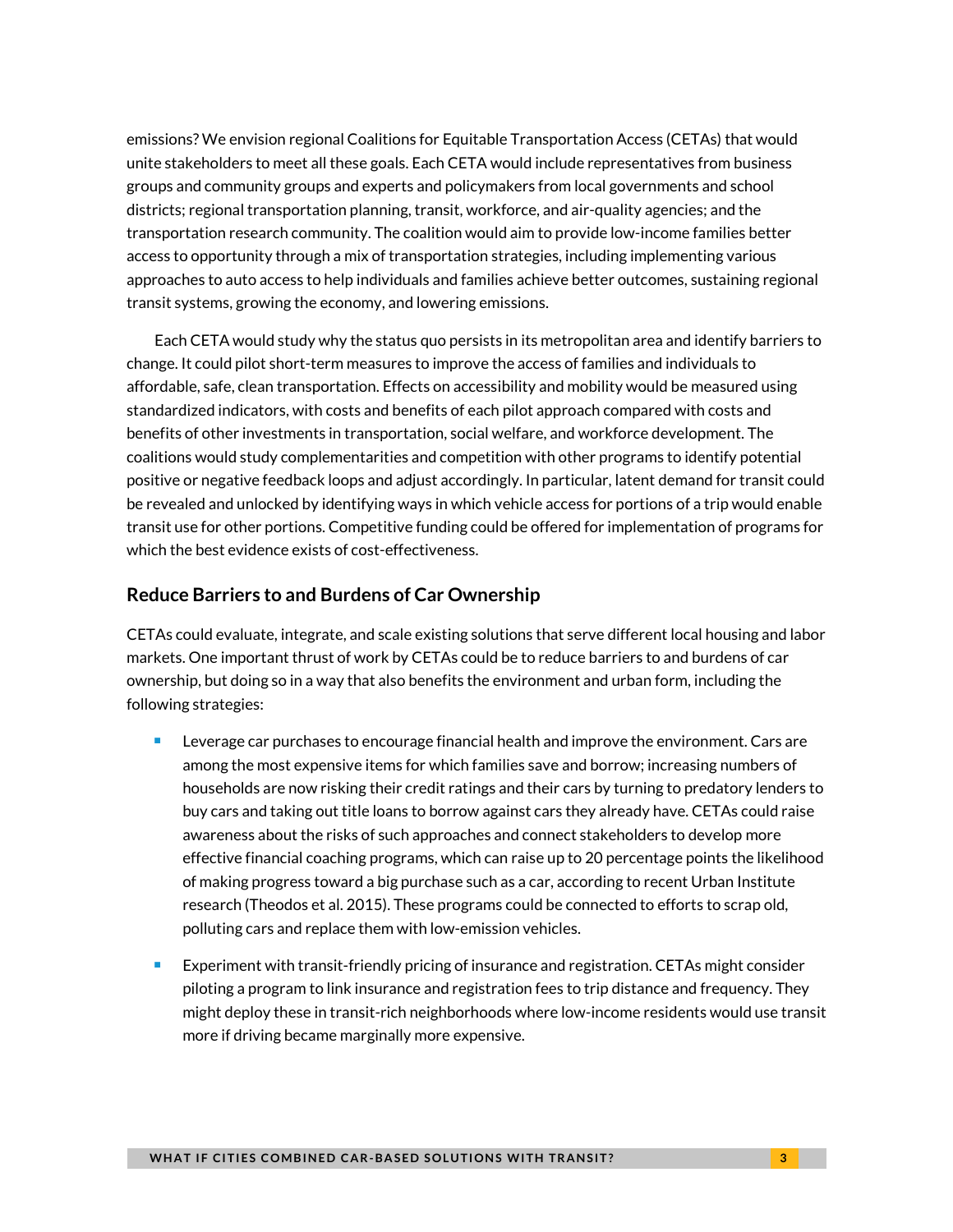- Increase benefits and remove asset limits for owners of certain vehicles. CETAs could work to exempt cars from state asset limits for recipients of benefit programs like Temporary Assistance for Needy Families and Supplemental Nutritional Assistance Program. An additional incentive could be to raise time-limited benefits for drivers of new, clean energy vehicles on the premise that such reliable vehicles will make it easier to keep a regular work schedule.
- Reduce barriers to licensing. CETAs could make driver's education programs more universally available and affordable, reduce the incidence of license suspensions for reasons other than driver safety (Zimmerman and Fishman 2001), and encourage their state governments to allow people to get special driver's licenses if they do not demonstrate proof of legal US residency (NCSL 2015).

#### **Shared Mobility**

Efforts to reduce the barriers to and burdens of car ownership, if integrated with new *shared mobility* approaches, like car sharing and ride-on-demand services, could lead to big improvements in the efficiency, convenience, reliability, and emissions impact of the fleet of cars low-income people own. Shared mobility works best in the same moderate- to high-density neighborhoods where transit works best—thereby increasing the attractiveness for investment and viability of these neighborhoods and the transit that relies on density. Shared mobility solutions make it possible to live without a car, or with only one car instead of two or more, in these neighborhoods. CETAs could look for the best fit for different neighborhoods and purposes among shared mobility approaches, including the following:

- *Person-to-person car sharing*. Most low-income people who lack cars already rely on rides from friends and family, but this reliance can strain relationships (Murphy 2010). Person-to-person car sharing may be promising for low-income households because it relies on apps developed by for-profit intermediaries. This expands possible connections and eases vehicle cost burdens for low-income vehicle owners.
- *Ride-on-demand services.* Smartphone-based car-hailing services have exploded and expanded from expensive single-person taxicab-like services to lower-cost carpooling and fixed-route shuttle options.<sup>2</sup> Ride-on-demand services may also offer opportunities for low-income car owners to become employed as drivers.
- *Car-share fleets* have been around for longer than person-to-person car sharing, but fleet-based car-shares have limits for low-income households (Shaheen et al. 2015). Round-trip programs requiring that cars return to a designated space make car sharing inconvenient as a way to get to work. One-way services are still expensive and limited to cities with a high enough density of users to make them financially feasible. Local programs designed at least in part to serve lowincome people in Buffalo, Chicago, and Philadelphia have all been bought by national forprofits, ending favorable pricing. But, in some circumstances, car-share fleets could be part of the solution for low-income people. Remaining nonprofits sometimes offer subsidized plans for qualified low-income people.<sup>3</sup> And a new Los Angeles program has provided a \$1.6 million grant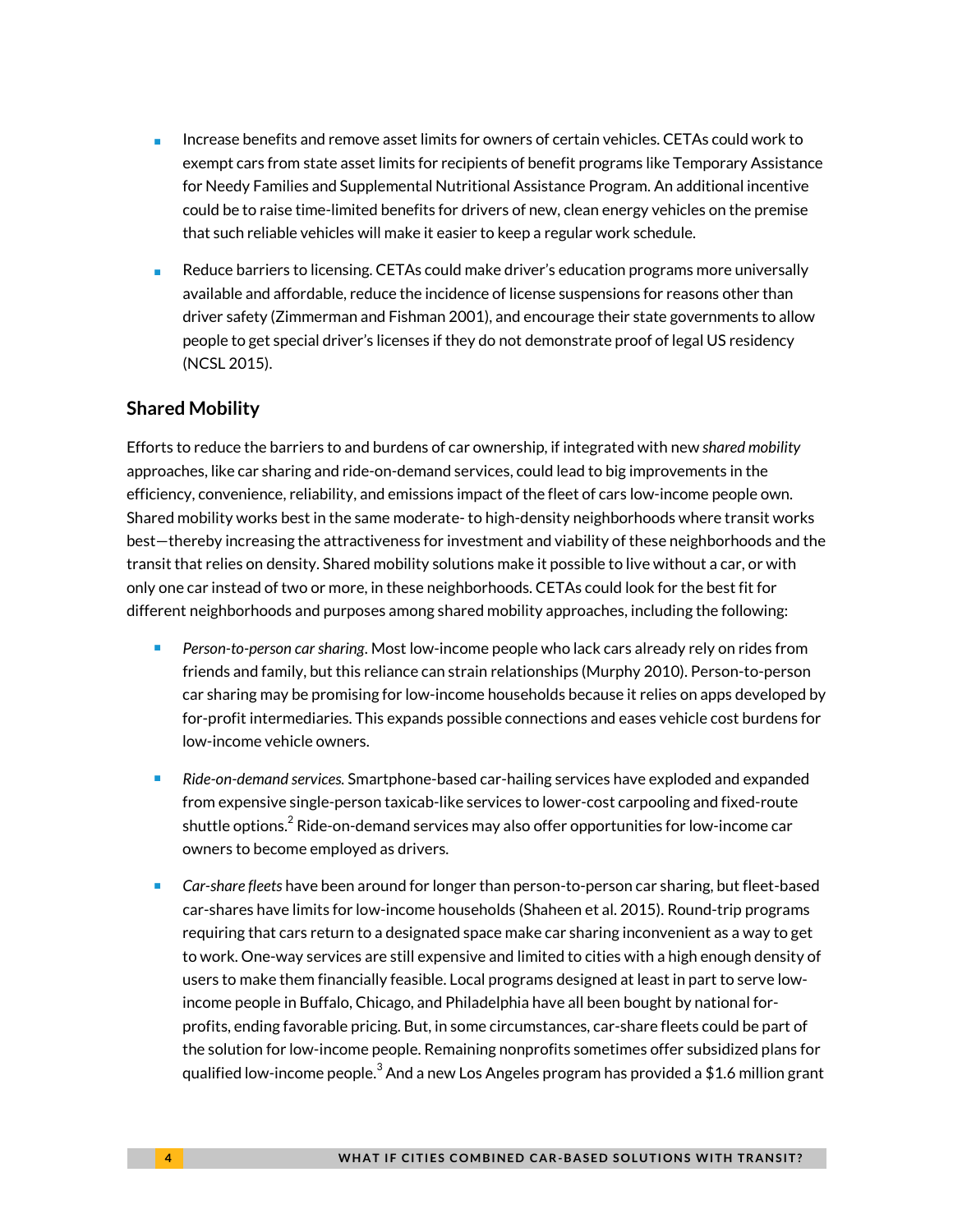funded by state greenhouse gas cap-and-trade revenues to place 100 electric and hybrid vehicles in low-income neighborhoods, with a goal of serving 7,000 households and taking 1,000 gas-powered vehicles off the street.

#### **Provide Cars to Low-Income Households**

Coalitions for Equitable Transportation Access could also investigate the cost-effectiveness and impacts of programs that directly provide cars to low-income households*.* A 2001 paper (Goldberg) identified six states in which statewide or local programs offered car-access grants or loans to a limited number of welfare leavers; such programs were mainly in areas without transit access (ARB 2015). $^{\rm 4}$ Providing cars directly to low-income households is still a popular method, but it has a number of shortcomings that merit broader understanding. Car-donation programs require a stream of donated vehicles, but changes in cars and in household finances have reduced donations to small numbers. Relying on donated cars also does not necessarily reduce greenhouse gas emissions. Cash-for-clunkers programs*,* by contrast, subsidize drivers of old, dirty vehicles to scrap their cars and help pay for a newer, low-emission vehicle. The California Air Resources Board has initiated such a program in Greater Los Angeles and the San Joaquin Valley, where driving imposes tremendous costs on households already hit hard by high rents, produces large amounts of smog, and creates a strain on the global environment. But the cost per household served—up to \$12,000 for a driver who scraps a dirty car and replaces it with the cleanest electric vehicle—would probably limit the appeal of this approach to a small number of households in areas with extremely poor air quality (ARB 2015).

# Who Would It Help, and What Aspects of Exclusion Would It Address?

Affordable and reliable car access is a pervasive issue for low-income households in the United States. Families above the federal poverty level, on average, have one car per adult in the household; those below poverty, by contrast, have only 0.52 cars per adult (Klein and Smart, forthcoming). On average, about 20 percent of people in poverty lived in households without a car in 2014. $^5$  Meanwhile, 40  $\,$ percent had one car in their household and 40 percent had two or more. On average, families in the lowest income quintile spent 15 percent of their income (\$3,555) on transportation in 2014. $^{\circ}$ 

Households with access to cars do better than those without. For example, differences in carownership rates help explain interracial employment gaps; in the early 1990s, for example, 43 percent of the difference in employment between blacks and whites nationwide could be explained by whites' higher access to cars (Raphael et al. 2001). A series of studies on welfare leavers modeled the effects of car access. Welfare leavers in the Los Angeles area in the late 1990s were over 20 percentage points more likely to have a job if they had access to a car, even accounting for previous employment history (which would have enabled car acquisition) (Ong 2002). Tennessee welfare leavers with access to cars also had better employment and wage outcomes than those without cars in the early 2000s (Gurley and Bruce 2005).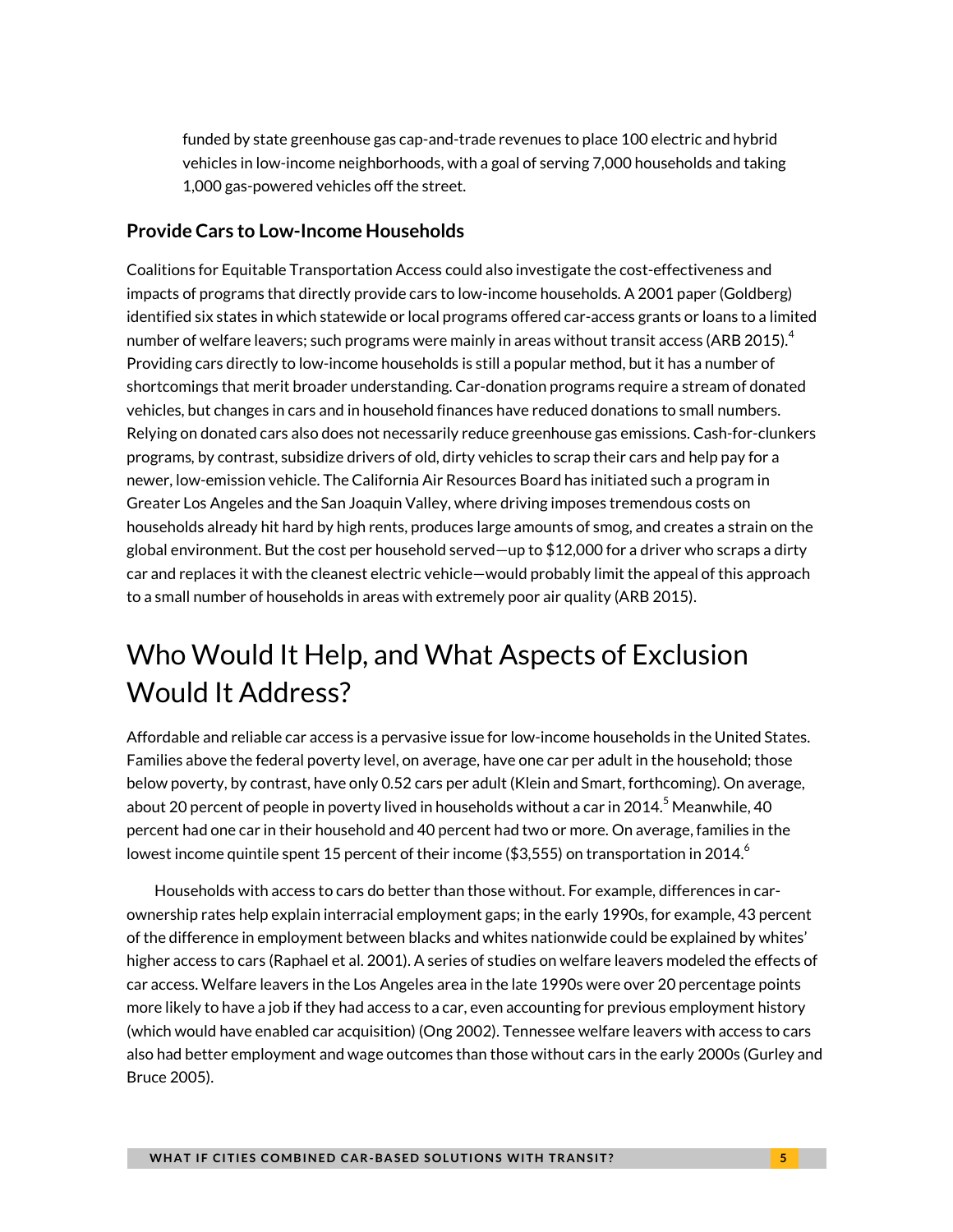A broad perspective on affordable, reliable, clean car access expands the pool of potential beneficiaries from only those who lack a car to low-income people more broadly. Almost no family manages without car access for long. A recent report using the longitudinal Panel Study on Income Dynamics showed that only 5 percent of families had never had a car over the seven waves of the study period between 1999 and 2011. Much more common for low-income African American and Hispanic households was switching into and out of car ownership. Twenty-two percent of families who were in poverty most years and 16 percent of African Americans both in and out of poverty had switched into and out of car ownership over time compared with just 5 percent of those not in poverty in any year and 6 percent of non-Hispanic whites both in and out of poverty (Klein and Smart, forthcoming).

Sustained access to a car protects against several dimensions of economic exclusion. It protects against *economic shocks*like losing a job, getting evicted, or having a medical emergency in the family. Car access, thereby, can help sustain economic resilience for families who are just one disaster away from long-term distress. It also provides *access to jobs* and can make it easier to manage the complexity of balancing family and educational objectives with making a living. Affordable and reliable car access dampens the negative effects of geographic *isolation* for households who live in high-poverty neighborhoods, because cars allow them to reach more employment and educational opportunities. By allowing households to move to safer, higher-opportunity neighborhoods, car access also reduces geographic isolation.

## Where Has It Been Tried, and What Have We Learned?

Our proposed CETA approach builds on the popularity and enthusiasm around other "collective impact" programs, which build a common agenda among stakeholders who commit to shared measurement, mutually reinforcing activities, continuous communication, and backbone support within a dedicated organization (Grossman, Lombard, and Fisher 2013). Evaluations of Communities That Care coalitions, which align public, private, and nonprofit stakeholders to use evidence-based interventions that improve adolescent health and well-being, suggest that such alignment makes a measurable difference in outcomes. $\mathrm{^{7}}$  Furthermore, Communities That Care coalitions tended to persist even after initial funding ended (Gloppen et al. 2012). In "cradle-to-career" programs (e.g., Cincinnati's Strive Partnership), for which the collective impact framework is best known, we still lack evidence of causal impacts. $^8$  Even so, the idea appears to be spilling over into other policy arenas, like increasing employment among public-housing residents (Parkes et al. 2012).

So far, we have limited evidence of the impact of the portfolio of approaches with which CETAs might experiment. We know little about the impacts of car-access programs, for example, because most studies have explored outcomes without providing strong evidence of what might have happened to the same or similar family in the absence of the program. Peer-reviewed research shows that beneficiaries of programs of Burlington, Vermont's Good News Garage experienced appreciable improvements in employment and wages (Lucas and Nicholson 2003). Non–peer reviewed studies and organizational self-reporting claim similar outcomes for New Hampshire's Bonnie CLAC program (now called More Than Wheels) and the DC-area Vehicles for Change program (Ward and Savage 2007). $^9$  Some evidence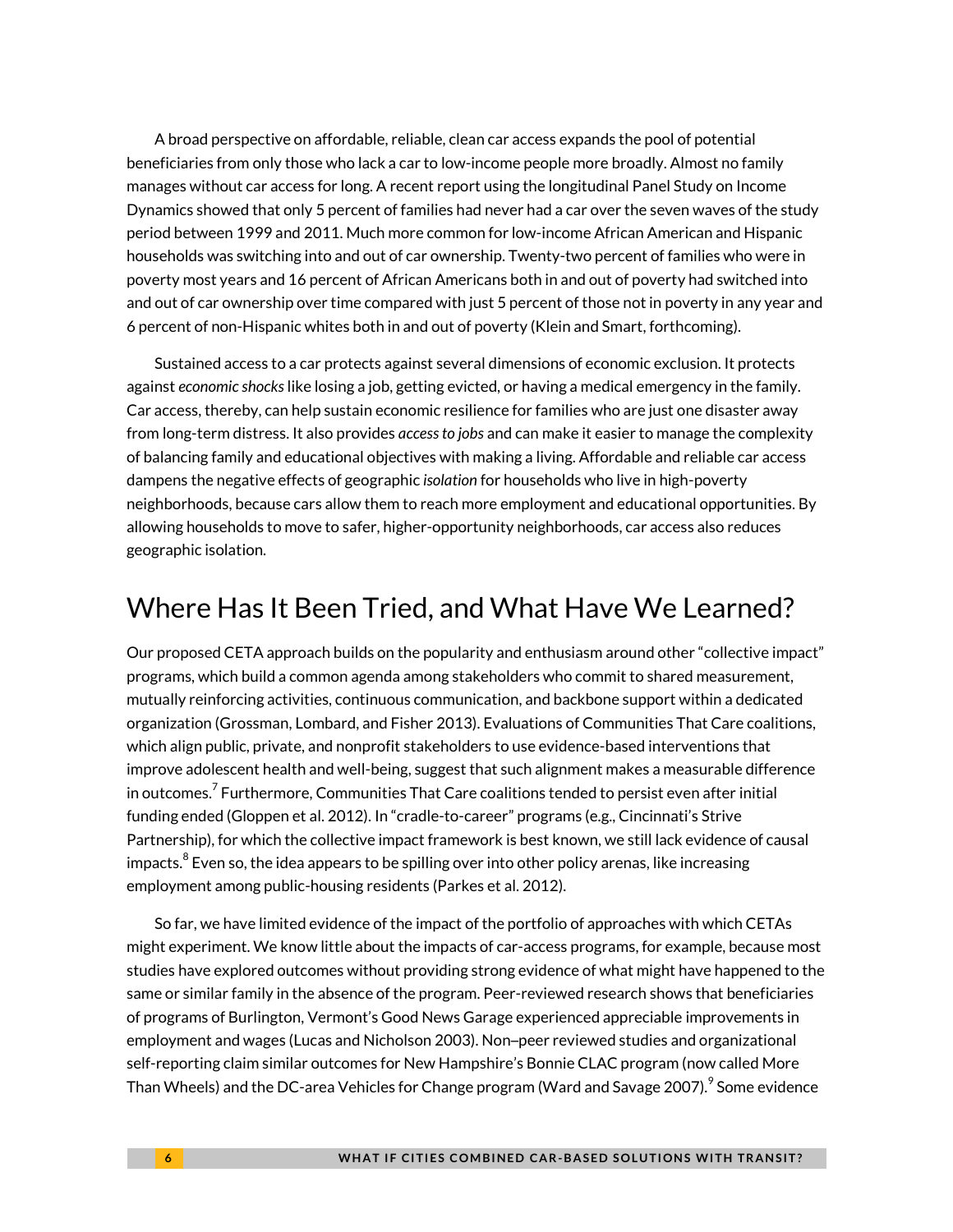supports the idea that exempting vehicles from benefit-program asset limits increases vehicle ownership (Sullivan 2006). And a recent Los Angeles study completed with funding from Uber Technologies, Inc. found that Uber significantly out performs taxicabs in cost and wait time for riders living in low-income neighborhoods (Smart et al. 2015).

# What Else Do We Need to Know or Do to Make This Idea Work?

We have enough evidence about the value of multistakeholder collaborations to make the CETA a worthwhile concept. Since 2009, federal agencies have launched a series of place-based programs for improving neighborhoods, cities, and regions. Private philanthropy has also undertaken or fostered multisite collective impact initiatives. Taken together, these programs support the idea that competitions and planning grants can lead to new relationships that persist beyond the application and planning-grant periods. Sometimes they even lead to system change, shifts in programs, and new rationales, all of which can drive smarter investments.

An initial survey of the field could show how many metropolitan areas already have at least some efforts under way to improve low-income people's access to cars, including work at metropolitan planning organizations as part of mandatory long-range transportation plans. Once the CETAs are under way, they will be outstanding platforms for testing the value of each intervention and program. They will also test the value of applying the collective impact idea to improving economic mobility by integrating affordable, reliable car access into planning for low-income households' transportation mobility.

In the post-interstate era, "transportation equity" has become a central theme of the national transportation policy dialogue. A coordinated effort to align smart automobile-based solutions with public transit could move the discussion forward by encouraging outside-the-box thinking about ways to meet the diverse short- and long-term mobility needs of low-income households. CETAs provide a collaborative forum for engaging in this dialogue and exploring practical strategies for improving access to opportunity.

## **Notes**

 $^{\rm 1}$  "State-Specific Costs of Motor Vehicle Crash Deaths," Centers for Disease Control and Prevention, last modified December 14, 2015[, http://www.cdc.gov/motorvehiclesafety/statecosts/index.html.](http://www.cdc.gov/motorvehiclesafety/statecosts/index.html)

 $^2$  Lyft Line, for example, operates in seven cities ranging in density from New York to Atlanta, allowing riders to pay up to 60 percent less than single-person nonstop riders. See [https://www.lyft.com/line.](https://www.lyft.com/line)

 $3$  "Community: Rates and Plans," Ithaca Carshare, accessed April 18, 2016, [http://www.ithacacarshare.org/rates/community.](http://www.ithacacarshare.org/rates/community)

 $4$  We do not know whether these programs still exist or what their impact was on recipients.

 $^5$  Data from American Community Survey, 2014.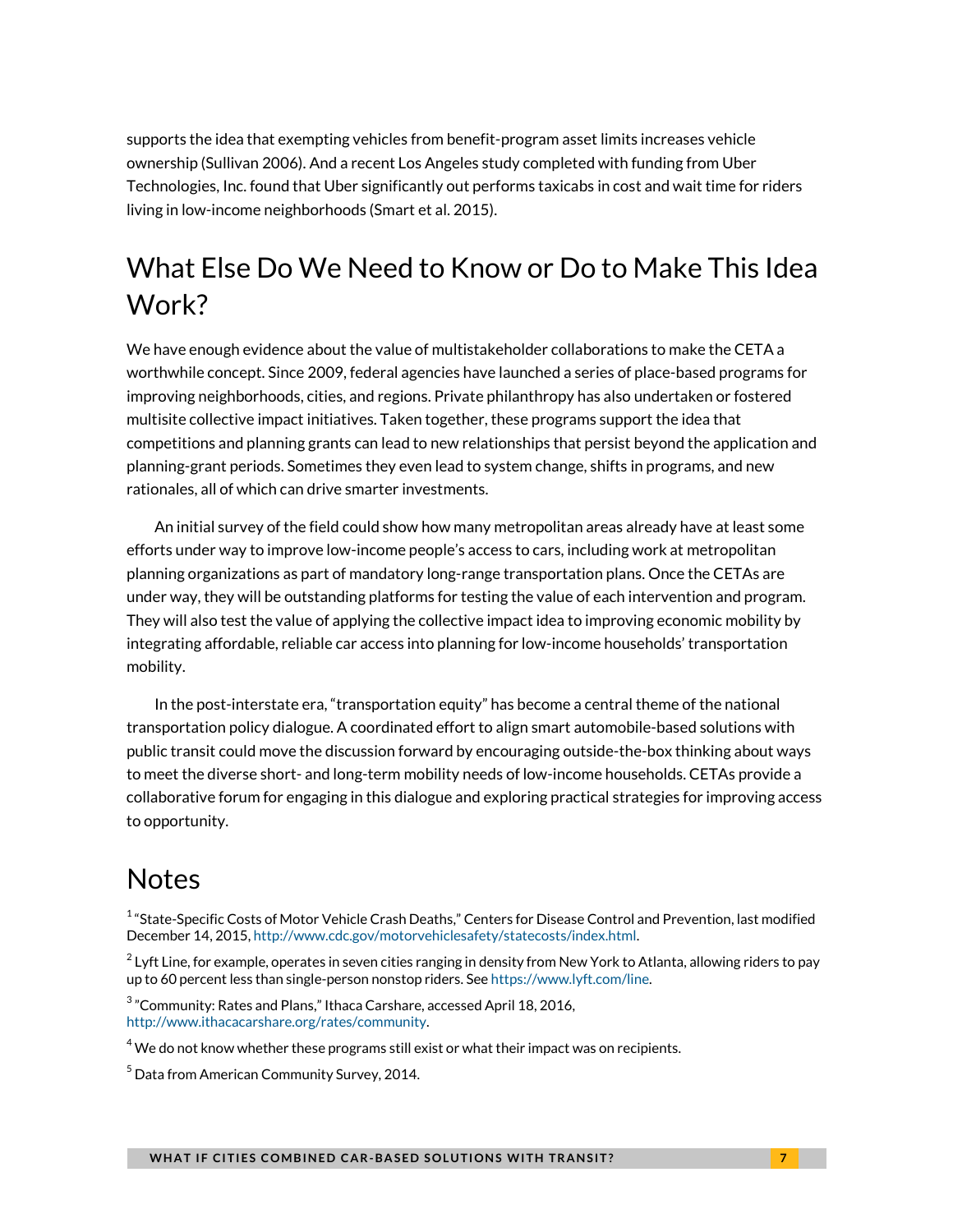$^6$  "Table 1101. Quintiles of income before taxes: Annual expenditure means, shares, standard errors, and coefficients of variation, Consumer Expenditure Survey, 2014," Bureau of Labor Statistics, Consumer Expenditure Survey, September 2015[, http://www.bls.gov/cex/2014/combined/quintile.pdf.](http://www.bls.gov/cex/2014/combined/quintile.pdf)

 $7$  See, for example, Hawkins et al. (2008).

 $^8$  "StriveTogether Cradle to Career Network Results," StriveTogether, accessed April 19, 2016, [http://www.strivetogether.org/results.](http://www.strivetogether.org/results)

 $9$  "Our Impact," Vehicles for Change, accessed April 19, 2016, [https://www.vehiclesforchange.org/about-vfc/our](https://www.vehiclesforchange.org/about-vfc/our-impact/)[impact/.](https://www.vehiclesforchange.org/about-vfc/our-impact/)

#### References

- ARB (Air Resources Board). 2015. "Making the Cleanest Cars Affordable." Sacramento: California Environmental Protection Agency[. http://www.arb.ca.gov/newsrel/efmp\\_plus\\_up.pdf.](http://www.arb.ca.gov/newsrel/efmp_plus_up.pdf)
- Baum, Charles L. 2009. "The Effects of Vehicle Ownership on Employment." *Journal of Urban Economics* 66 (3): 151–63.
- Dawkins, Casey J., Jae Sik Jeon, Rolf Pendall. 2015. "Transportation Access, Rental Vouchers, and Neighborhood Satisfaction: Evidence from the Moving to Opportunity Experiment." *Housing Policy Debate* 25 (3): 497–530.
- Gloppen, Kari M., Michael W. Arthur, J. David Hawkins, and Valerie B. Shapiro. 2012. "Sustainability of the Communities That Care Prevention System by Coalitions Participating in the Community Youth Development Study." *Journal of Adolescent Health* 51 (3): 259–64.
- Goldberg, Heidi. 2001. "State and County Supported Car Ownership Programs Can Help Low-income Families Secure and Keep Jobs." Washington, DC: Center on Budget and Policy Priorities. http://www.cbpp.org/archiveSite/11-8-01wel.pdf.
- Greene, Solomon, Rolf Pendall, Molly Scott, and Serena Lei. 2016. "Open Cities: From Economic Exclusion to Urban Inclusion." Washington, DC: Urban Institute. [www.urban.org/research/publication/open-cities-economic](http://www.urban.org/research/publication/open-cities-economic-exclusion-urban-inclusion)[exclusion-urban-inclusion.](http://www.urban.org/research/publication/open-cities-economic-exclusion-urban-inclusion)
- Grossman, Allen S., Ann Lombard, and Noah Fisher. 2013. "StriveTogether: Reinventing the Local Education Ecosystem." Boston: Harvard Business School. [https://cb.hbsp.harvard.edu/cbmp/resources/marketing/docs/314031p2.pdf.](https://cb.hbsp.harvard.edu/cbmp/resources/marketing/docs/314031p2.pdf)
- Gurley, Tami, and Donald Bruce. 2005. "The Effects of Car Access on Employment Outcomes for Welfare Recipients." *Journal of Urban Economics* 58 (2): 250–72.
- Hawkins, J. David, Eric C. Brown, Sabrina Oesterle, Michael W. Arthur, Robert D. Abbott, and Richard F. Catalano. 2008. "Early Effects of Communities That Care on Targeted Risks and Initiation of Delinquent Behavior and Substance Use." *Journal of Adolescent Health* 43 (1): 15–22.
- Klein, Nicholas J. and Michael J. Smart. Forthcoming. "Car Today, Gone Tomorrow: The Ephemeral Car in Low-Income, Immigrant and Minority Families." *Transportation*.
- Lucas, Marilyn T., and Charles F. Nicholson. 2003. "Subsidized vehicle acquisition and earned income in the transition from welfare to work." *Transportation* 30 (4): 483–501.
- Murphy, Alexandra K. 2010. "The Symbolic Dilemmas of Suburban Poverty: Challenges and Opportunities Posed by Variations in the Contours of Suburban Poverty." *Sociological Forum* 25 (3): 541–69.
- NCSL (National Conference of State Legislatures). 2015. "States Offering Driver's Licenses to Immigrants." Washington, DC: NCSL[. http://www.ncsl.org/documents/immig/DL\\_EnactedTable\\_July2015.pdf.](http://www.ncsl.org/documents/immig/DL_EnactedTable_July2015.pdf)
- Ong, Paul M. 2002. "Car Ownership and Welfare to Work." *Journal of Policy Analysis and Management* 21 (2): 239– 52.
- Ong, Paul, and Michael Stoll. 2007. "Redlining or Risk? A Spatial Analysis of Auto Insurance in Los Angeles." *Journal of Policy Analysis and Management* 26 (4): 811–30.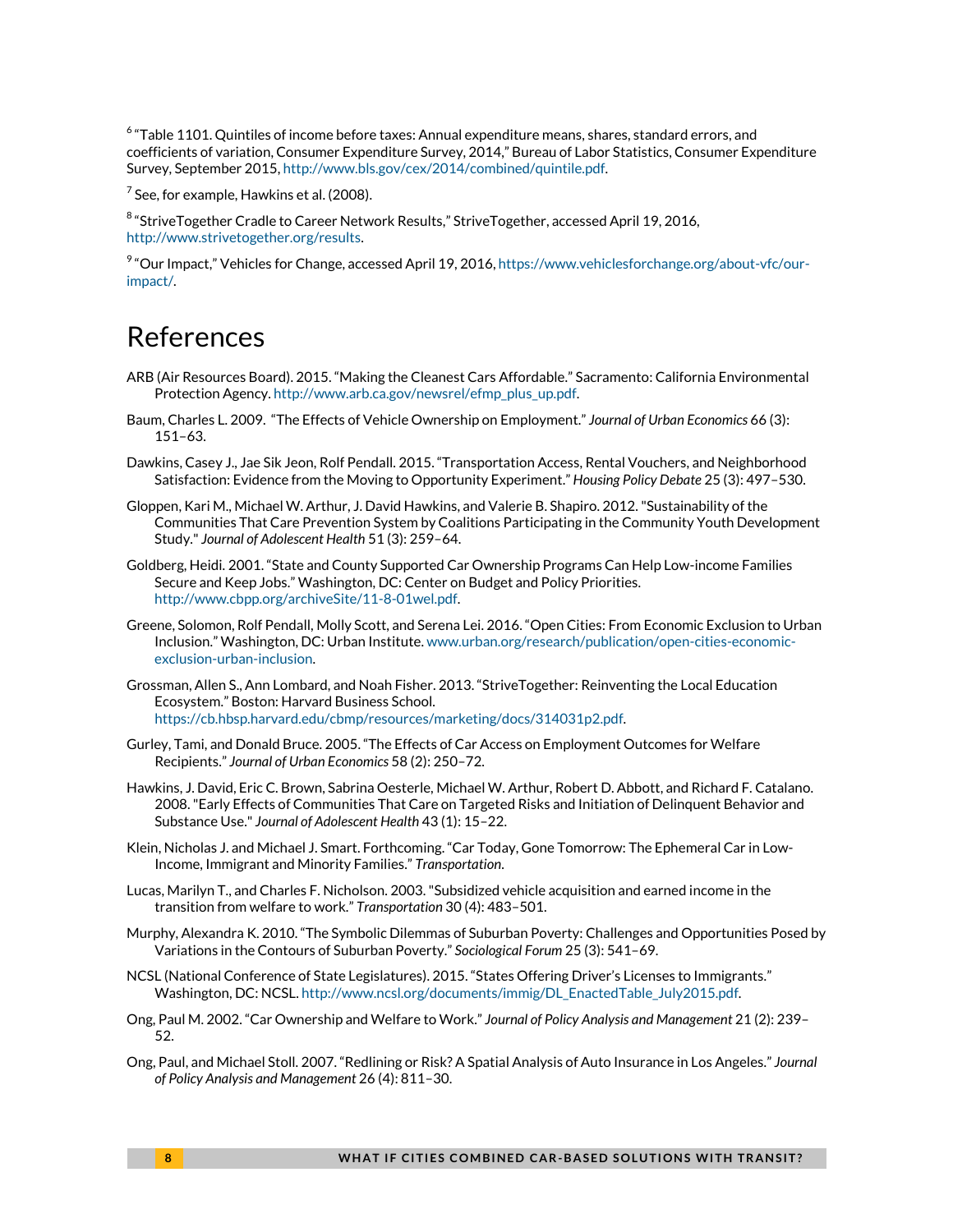- Parkes, Rhae, Emily Holt, Kimary Lee, Nik Theodore, and David Cook. 2012. "Opportunity Chicago: 2006-2010 Improving Access to Employment for Public Housing Residents in Chicago." Chicago: Center for Urban Economic Development, University of Illinois at Chicago, Abt Associates Inc., EJP Consulting Group, LLC. [http://cjc.net/wp-content/uploads/2012/06/OC-Evaluation\\_July2012.pdf.](http://cjc.net/wp-content/uploads/2012/06/OC-Evaluation_July2012.pdf)
- Raphael, Steven, and Lorien Rice. 2002. "Car Ownership, Employment, and Earnings." *Journal of Urban Economics* 52 (1): 109–30.
- Raphael, Steven, Michael A. Stoll, Kenneth A. Small, and Clifford Winston. 2001. "Can Boosting Minority Car-Ownership Rates Narrow Inter-Racial Employment Gaps?" Brookings-Wharton Papers on Urban Affairs 99– 145.
- Shaheen, Susan, Nelson Chan, Apaar Bansal, and Adam Cohen. 2015. "Definitions, Industry Developments, and Early Understanding." Berkeley, CA: University of California Berkeley Transportation Sustainability Research Center[. http://innovativemobility.org/wp-content/uploads/2015/11/SharedMobility\\_WhitePaper\\_FINAL.pdf.](http://innovativemobility.org/wp-content/uploads/2015/11/SharedMobility_WhitePaper_FINAL.pdf)
- Smart, Rosanna, Brad Rowe, Angela Hawken, Mark Kleiman, Nate Mladenovic, Peter Gehred, Clarissa Manning. 2015. *Faster and Cheaper: How Ride-Sourcing Fills a Gap in Low-Income Los Angeles Neighborhoods*. Los Angeles, CA: BOTEC Analysis Corporation[. http://botecanalysis.com/wp-content/uploads/2015/07/LATS-Final-](http://botecanalysis.com/wp-content/uploads/2015/07/LATS-Final-Report.pdf)[Report.pdf.](http://botecanalysis.com/wp-content/uploads/2015/07/LATS-Final-Report.pdf)
- Sullivan, James X. 2006. "Welfare Reform, Saving, and Vehicle Ownership Do Asset Limits and Vehicle Exemptions Matter?" *Journal of Human Resources* 41 (1): 72–105.
- Taylor, Brian, and Eric Morris. 2015. "Public transportation objectives and rider demographics: Are transit's priorities poor public policy?" *Transportation* 42 (2): 347–67.
- Theodos, Brett, Margaret Simms, Mark Treskon, Christina Stacy, Rachel Brash, Dina Emam, Rebecca Daniels, and Juan Collazos. 2015 *An Evaluation of the Impacts and Implementation Approaches of Financial Coaching Programs*. Washington, DC: Urban Institute[. http://www.urban.org/research/publication/evaluation-impacts-and](http://www.urban.org/research/publication/evaluation-impacts-and-implementation-approaches-financial-coaching-programs)[implementation-approaches-financial-coaching-programs.](http://www.urban.org/research/publication/evaluation-impacts-and-implementation-approaches-financial-coaching-programs)
- Ward, Sally K., and Sarah Savage. 2007. *Evaluation of Bonnie CLAC Outcomes: Carsey Institute Research Report*. Durham, NH: Carsey Institute. http://morethanwheels.com/sites/default/files/public/full\_carsey\_report.pdf.
- Zimmerman, Ken, and Nancy Fishman. 2001. *Roadblock on the Way to Work: Driver's License Suspension in New Jersey*. Newark, NJ: New Jersey Institute for Social Justice. http://www.mobilityagenda.org/roadblocktowork.pdf.

## About the Authors

**Rolf Pendall** is director of the Metropolitan Housing and Communities Policy Center at the Urban Institute. In this role, he leads a team of over 40 experts on a broad array of housing, community development, and economic development topics, consistent with Urban's nonpartisan, evidence-based approach to economic and social policy.

**Evelyn Blumenberg** is professor and chair of the Department of Urban Planning at the University of California, Los Angeles. Her research examines the effects of urban structure—the spatial location of residents, employment, and services—on economic outcomes for low-wage workers and on the role of planning and policy in shaping the spatial structure of cities.

**Casey Dawkins** is an associate professor of urban studies and planning and a research associate with the National Center for Smart Growth Research and Education at the University of Maryland. He directs the center's Housing Strategies Group, a research group established in 2010 to conduct housing policy research and make connections to smart growth and sustainability.